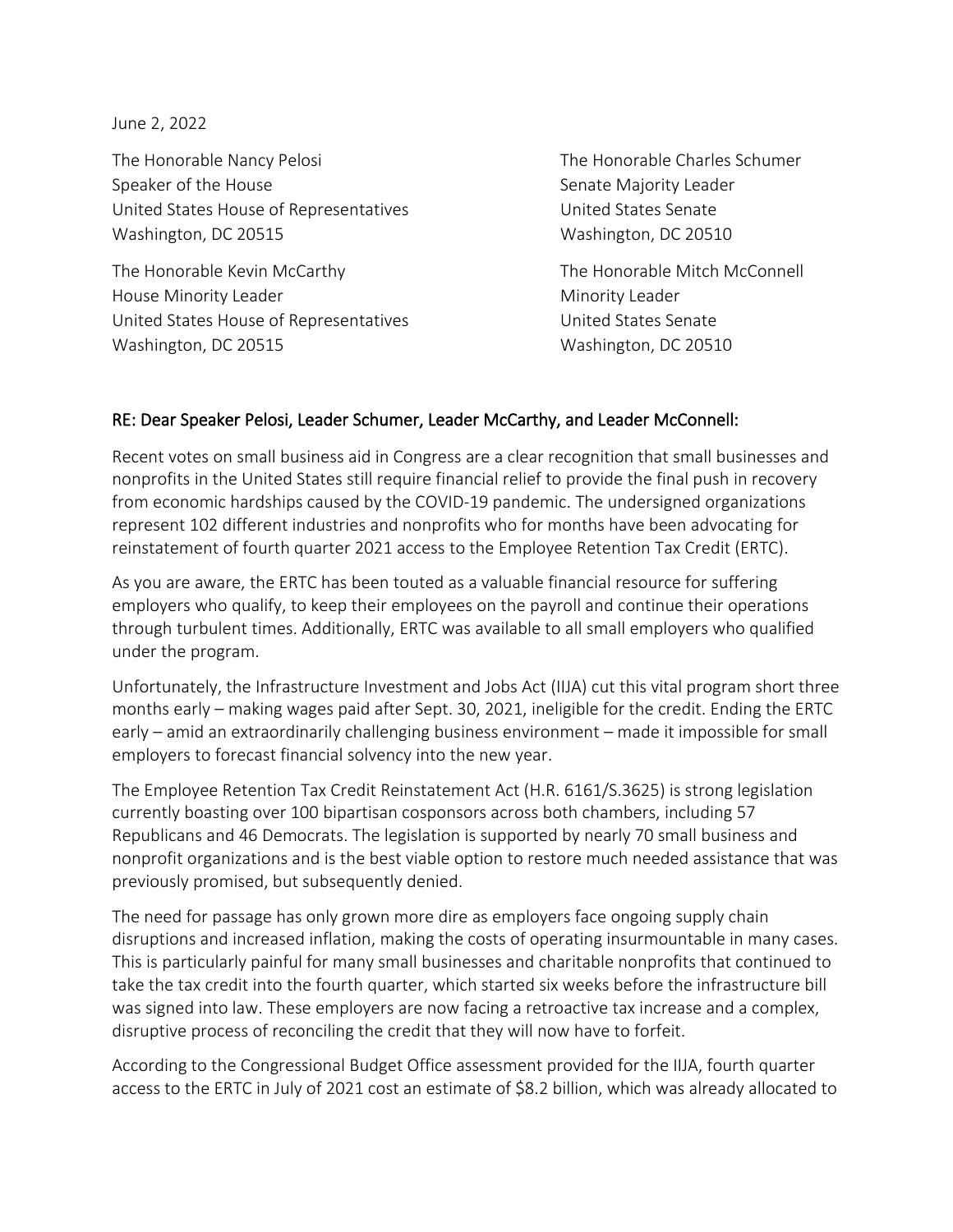the program<sup>1</sup>. We anticipate that cost for the legislation would unfortunately be decreased today due to previously eligible entities no longer being operational. The bill would also require no additional administrative appropriations, because the ERTC program has been fully operational since April 2020 and Congress recently allocated additional funds to the Internal Revenue Service to meet 2021 tax filing demand<sup>2</sup>.

While we believe the ERTCRA has a successful path to passage in both chambers as a freestanding bill, there are opportunities for Congress to deliver this much needed aid through other vehicles such as legislation currently in conference (COMPETES and USICA) strengthening supply chains and enhancing U.S. economic competitiveness. Small businesses and nonprofits are often referred to as the backbone of the U.S. economy, combined representing nearly 50% of gross domestic product<sup>34</sup>. Immediate action to pass the ERTCRA would allow small employers to turn the page on a tumultuous 26 months and strengthen American competitiveness throughout the world.

## We urge you to do everything in your power to pass the Employee Retention Tax Credit Reinstatement Act and fulfill its promise to American small businesses and nonprofits.

Thank you for your consideration on this important matter. If you have any questions or would like to discuss this further, please contact Robert Jackson with the National Automatic Merchandising Association (NAMA) at rjackson@namanow.org.

Sincerely,

Adaptive Adventures Alternatives, Inc. American Alliance of Museums American Bus Association American Heart Association American Rental Association American Society of Travel Advisors (ASTA) American Staffing Association Argentum Ascentria Care Alliance Asian American Hotel Owners Association (AAHOA) Associated Builders and Contractors Associated General Contractors of America Association of Art Museum Directors BorderLinks

<sup>1</sup>[https://www.cbo.gov/system/files/2021-08/hr3684\\_infrastructure.pdf](https://www.cbo.gov/system/files/2021-08/hr3684_infrastructure.pdf)

<sup>2</sup> Public Law No: 117-103

<sup>3</sup> [https://advocacy.sba.gov/2019/01/30/small-businesses-generate-44-percent-of-u-s-economic](https://advocacy.sba.gov/2019/01/30/small-businesses-generate-44-percent-of-u-s-economic-activity/)[activity/](https://advocacy.sba.gov/2019/01/30/small-businesses-generate-44-percent-of-u-s-economic-activity/)

<sup>4</sup> [https://independentsector.org/wp-content/uploads/2022/03/Quarterly-Health-Report-March-](https://independentsector.org/wp-content/uploads/2022/03/Quarterly-Health-Report-March-2022.pdf)[2022.pdf](https://independentsector.org/wp-content/uploads/2022/03/Quarterly-Health-Report-March-2022.pdf)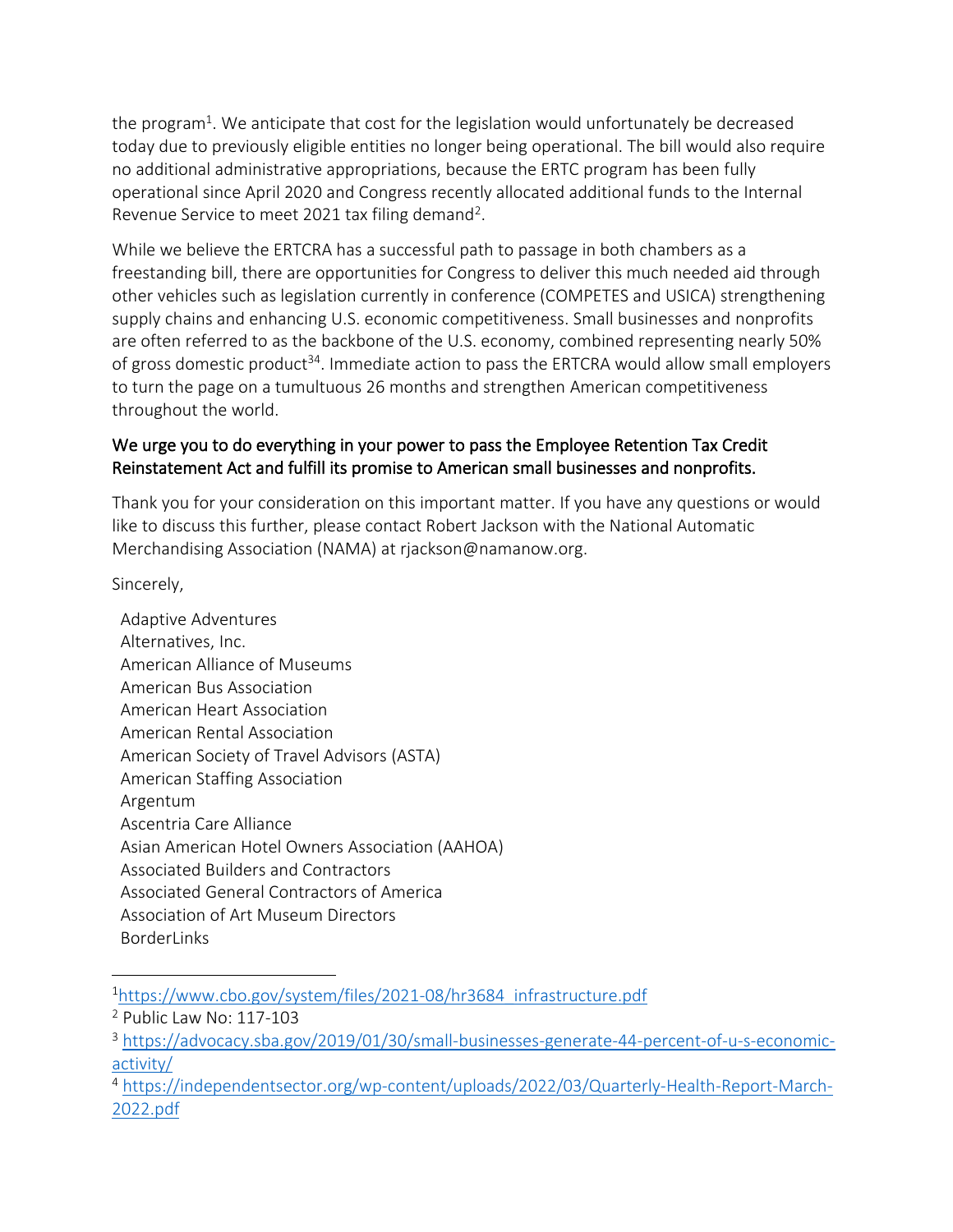California Association of Nonprofits

Carmen Group

Cross Roads Camp and Retreat Center

DANA, Delaware Alliance for Nonprofit Advancement

Dance/NYC

Dance/USA

Drycleaning & Laundry Institute

Elite Catering & Event Professionals (ECEP)

Exhibitions & Conferences Alliance

Experiential Designers & Producers Association

Faith & Giving

Florida Nonprofit Alliance

Foster Care Review, Inc.

Friends of Johnson County Library

Girl Scouts of the USA

Goodwill Industries International, Inc.

Hawai`i Alliance of Nonprofit Organizations

Hotel Association of New York City

IAAPA, The Global Association for the Attractions Industry

Idaho Nonprofit Center

IHRSA, The Global Health and Fitness Association

Illinois Automatic Merchandising Council

Independent Office Products & Furniture Dealers Association

Independent Restaurant Coalition

Independent Sector

International Franchise Association

International Inbound Travel Association

ISSA - The Worldwide Cleaning Industry Association

Jewish Community Foundation of Central Pennsylvania

Jewish Federations of North America

KABOOM!

Kansas Nonprofit Chamber

Kentucky Nonprofit Network

League of American Orchestras

Little Flower Children and Family Services of New York

Los Angeles Maritime Institute

Louisiana Association of United Ways

Maine Association of Nonprofits

Maryland Chamber of Commerce

Maryland Nonprofits

Mental Health America

Michigan Nonprofit Association

Momentum Nonprofit Partners

Mount Snow Adaptive Sports